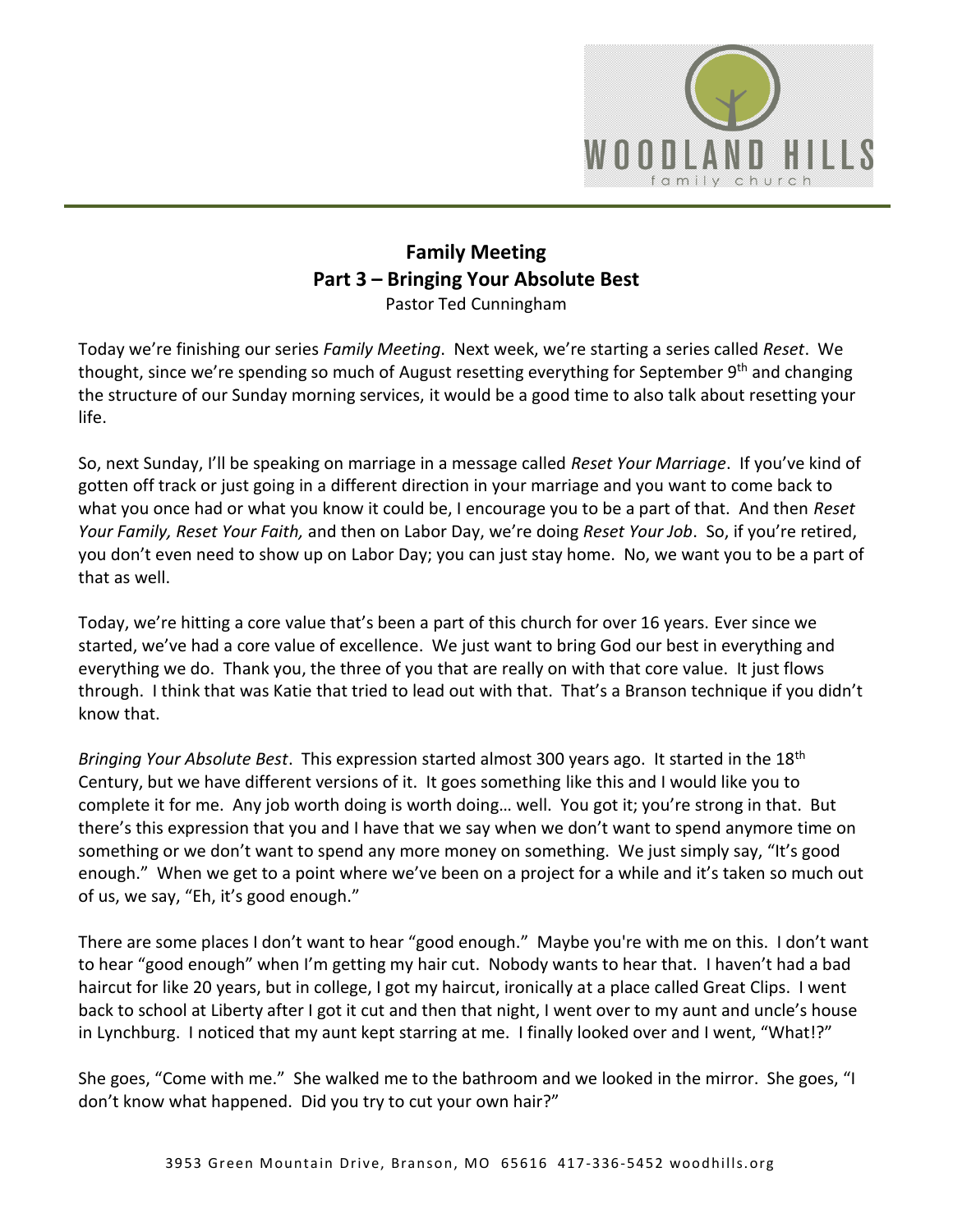I looked in the mirror and I was like, "Whoa, what did happen?" From one side, everything was perfect, but then the other side was just choppy. I go, "Now that makes sense." She goes, "What?" I go, "The lady cutting my hair was super emotional and she was crying. Something was going on in her life. I tried to get into what was going on in her life. She took a phone call, cursed a little bit, and walked out. I thought we were done. I learned a couple of lessons. Don't leave until you're dismissed. That's one of the things from a barber shop or a beauty salon. The other thing is don't ever let someone who is emotional or angry cut your hair. I went back, and the manager was at the cash register at Great Clips. When I walked in, he was startled. He was like, "Yep, you're going to need this." I go, "You did this!"

I also don't want to hear "good enough" with the mechanic who's putting breaks or tires on my family's vehicles. I want to hear "We did our best. These are awesome tires. You'll be grateful you paid \$1,200.00 for the set." Are tires expensive or is it just me. I just want tires. I don't need a new engine…

Do you know where I really don't want to hear "good enough"? I never want to hear a surgeon… Technically, you're never going to hear him say that when you're in the operating room, but if you are in the waiting room and your loved one is under the knife. And then they walk out, and the surgeon goes, "You know what? It was pretty complicated, but we think we did an alright job." I don't want an alright job; I want the best surgeon. And all God's people said… amen. I want him on his A game. And all God's people said… amen.

Here's an example of a plumber that said, "good enough." [picture of two urinals in a corner] I love it when you don't have to say anything; a picture is worth a thousand words. This picture is worth about 10,000 words. That's a lazy plumber right there. If you don't know what everybody is laughing about, we call that "cheek to cheek." You are crowding me. That doesn't work in any bathroom situation.

Any business people here? Any business leaders or community leaders that have read the book by Jim Collins called Good to Great? Here's what he says about "good enough."

*"Good is the enemy of great. And that is one of the key reasons why we have so little that becomes great. We don't have great schools, principally because we have good schools. We don't have great government, principally because we have good government. Few people attain great lives, in large part because it is just so easy to settle for a good life."*

"I've come far enough. I've grown enough. This is good enough." No. I've been in a lot of places… Have you been in restaurants where you're sitting down eating and you have the thought, *This was probably a great place at one time.* Do you ever have that moment where you're sitting there going, *When did they stop caring? When did they just give up and go with a "good enough" attitude?"* 

I've sat in churches… I've been in some this year where I just sat there and went, *This place was awesome in the 80s.* And they never brought it out of the 80s. They never brought it out of the 90s. Maybe it's just old leadership. I'm going to start to put myself in the old category. I'm at 45. I'm on the down side, according to Psalms… Seventy years you have upon this earth, eighty if you're strong. I'm in the back half. I'm in the second half of the game. I'm wondering if churches go from great to good because they never turn it over to the next generation. That was a millennial saying, "Give it to us!"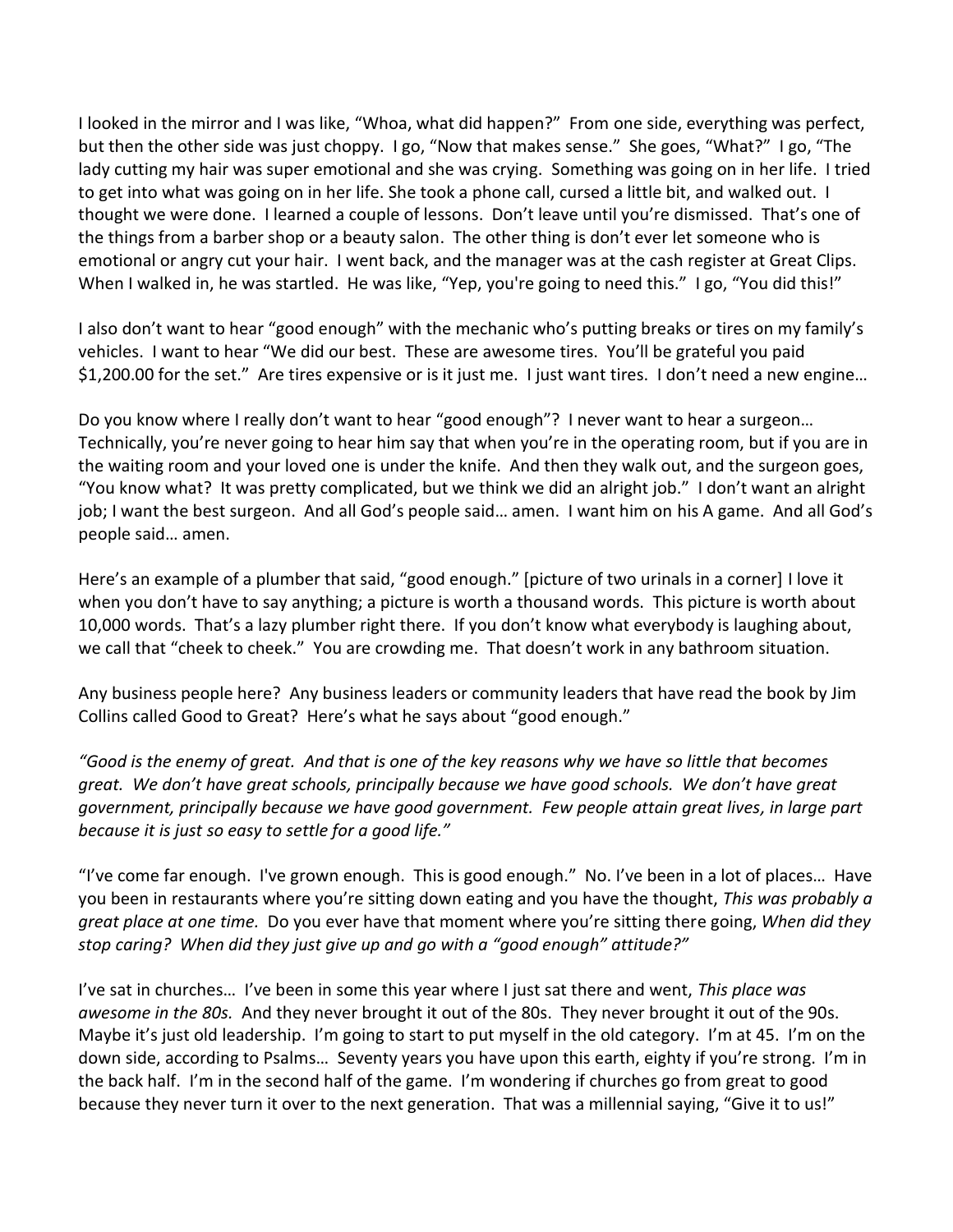Alright, you got it. We're dying for you to take it, if I'm being really honest with you. We're tired. Okay, we'd love a nap. But, you've been in those places.

How about this… We talked a little bit about it last it week. How about an entitled worker who, at one time, was a great worker? Now they do their job with a good enough attitude. We're going to see that today with the children of God, the children of Israel. Following a period of great revival under Nehemiah… We looked at it earlier this year. They fell into a lax worship, they were delinquent on their tithes, and they still couldn't figure out why God was dissatisfied with them. God sends Malachi to speak on his behalf. Malachi actually means "my messenger." Gods going to share, through Malachi, clearly why he is dissatisfied with them. Do you know why? Its because they developed a good enough attitude with worship. They developed a good enough attitude with the sacrifices, with giving. It was just good enough.

Before we jump into Malachi 1, we're going to look at the Law of Moses and we're going to see what was clearly given to them on what made a worthy and acceptable sacrifice. Maybe in the headline of your Bible, it says Worth and Unworthy Sacrifices. This is clearly what it spells out in the Law and the children knew this. *[21](https://www.studylight.org/desk/?q=de%2015:21&t1=en_niv&sr=1) If an animal has a defect, is lame or blind, or has any serious flaw, you must not sacrifice it to the Lord your God.* Today, we still use the term livestock. Why? Because it's when we look at animals as assets. We have about 200 head of cattle… We drive by it every time we leave our house. One of our neighbors has 200 head. They're beautiful and they're all the same color this year. We always kind of have an awe because about 30 or 40 of them were calves and they're cute, but they are assets, they're livestock and they're up to about 500 bucks right now. In another month or two, they may be at \$700 or \$800. I don't know exactly what they are getting for them, but they got them at \$100 to \$200.

In that day, the livestock, more so than I just described it with our neighbor, was your livelihood, your savings, your inheritance, what you gave to your family upon your death. And as you look out at what you have, within your corral, you're going to go pick the best one. You're not going to pick the one that is leaning up against the fence that's about to die. That's convenient, that's easy. "That one doesn't have much longer to live. Quick, get him to the altar before he dies." No.

That's what was happening here, and we pick it up in Malachi 1. God starts this out talking about proper relationships in community. This community, the children of God, the children of Israel would know this is how you have proper relationships within community. And then God's going to turn that around and say, "If you expect this type of respect within community, why are you not giving it to me?"

*[6](https://www.studylight.org/desk/?q=mal%201:6&t1=en_niv&sr=1) "A son honors his father…"* Honor your father and your mother. It was expected in that day and it's still expected our day. Children should respect their parents. A son should respect his father at any age. If you're out of the house and you've been out of the house for 20 years, you're still called to honor your father and your mother. It's expected. *"…and a slave his master."* As you're doing your work… We have this in Colossians 3 – Do your work as unto the Lord, not unto human masters. It's expected that you bring respect to the master.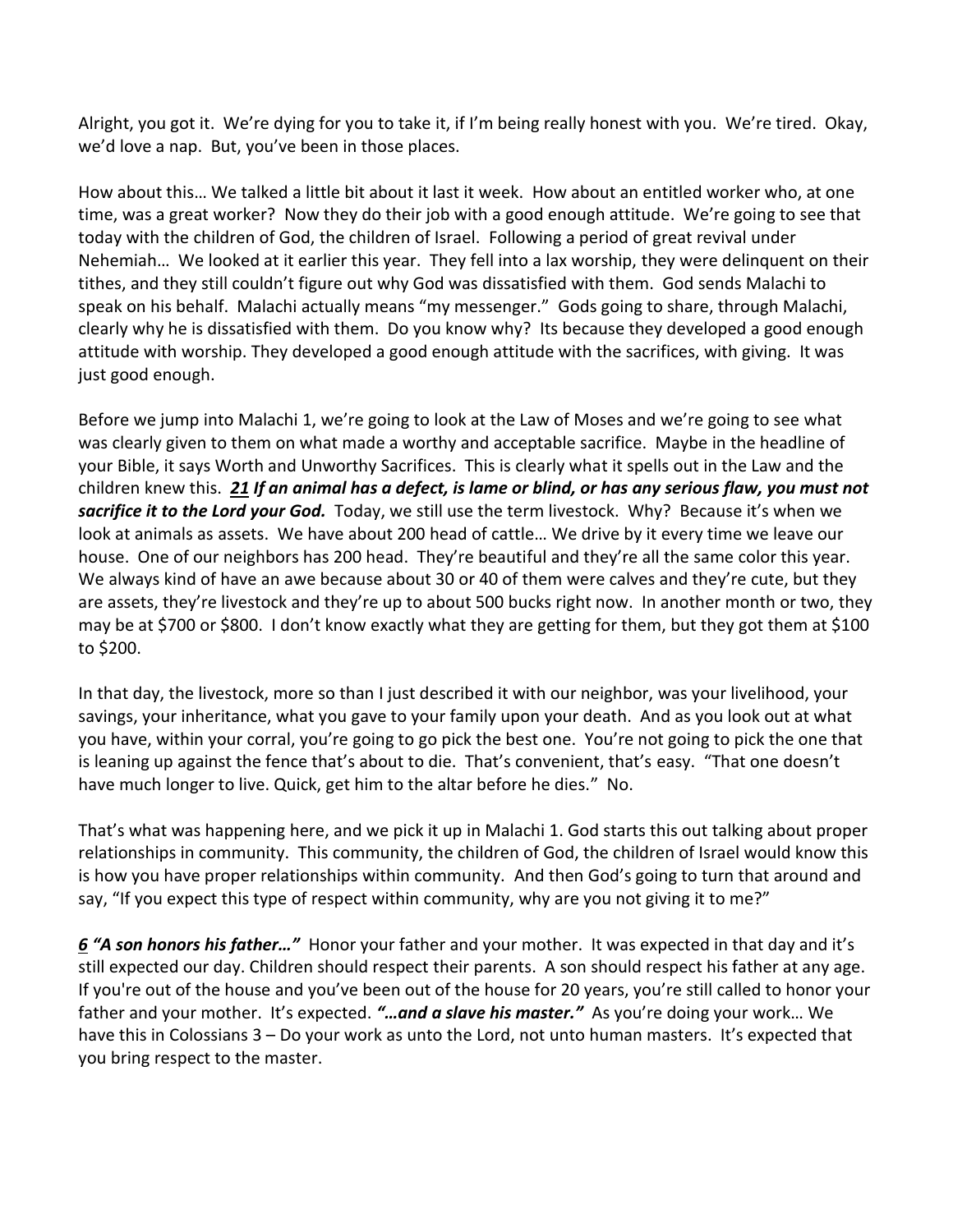*"If I am a father…"* God is saying, "This is how I relate to you." *"…where is the honor due me?"* "Why are you disrespecting me." *"If I am a master, where is the respect due me?" says the Lord Almighty.* I want you to count the number of times we see "Says the Lord God Almighty"

*"It is you priests…"* The people and the priests are confused why God is dissatisfied with them. *"…who show contempt for my name." But you ask, 'How have we shown contempt for your name?' [7](https://www.studylight.org/desk/?q=mal%201:7&t1=en_niv&sr=1) By offering defiled food on my altar.* (The Altar of Sacrifice) *But you ask, 'How have we defiled you?' By saying that the Lord's table is contemptible."* By your actions, by the way you're fulfilling this law. *[8](https://www.studylight.org/desk/?q=mal%201:8&t1=en_niv&sr=1) "When you offer blind animals for sacrifice, is that not wrong? When you sacrifice lame or diseased animals, is that not wrong?"*

If I can go a little bit further and give you a little bit more detail, this comes from Leviticus 22: 20-25. I'm going to just give you the list of what was considered unworthy in bringing to the Table of Sacrifice. It couldn't have a defect, a blemish, blind, injured, maimed, anything with warts or festering or running sores, deformed or stunted in growth, and testicles that were bruised, crushed, torn, or cut.

When I shared that in the first service, a brand-new family to our church walked in and sat on the back row. As I delivered that last line, those were the very first words they heard at Woodland Hills Family Church when they walked in. And I went, "That's Leviticus 22: 20-25!" because they all got sat down and they heard that, and then the dad was right back up like, "We're going right out and we're going to First Baptist." To show God respect and to show him honor, you brought the absolute best. And you looked over the animal before you took the animal to be sacrificed. Is this my best?

*"Try offering them to your governor!"* You wouldn't do it. I was very young when Jimmy Carter was president. Does anybody remember… I've seen this. I love watching documentaries on presidents. Can't wait for this president's documentary to come out. I'm sure he'll do it himself. Jimmy Carter used to do home visits. He would just casually show up at people's homes. Some of you remember. If the president was coming to your house… Don't think of a specific president. The president is coming to your house; what are you going to do? Clean. Declutter. Hire people to help you. Call in friends and family. You're going to go out of your way. Here's the problem. The Lord is telling his children. "You would do that for the governor, you would do that for your leaders, but you've gotten lax in how you treat me. "*Would he be pleased with you? Would he accept you?" says the Lord Almighty.* 

**When you look at all that you have, is your gift like a thrift store donation or the widow's offering?** So, that's the question I have for you this morning before we dig into the rest of the text. When you look at all that you have, all that you have been entrusted with… We're stewards. God doesn't have 10% of what you have; it's 100% his and he's asks you to steward it, to manage it. What he has given you in money, in physical possessions, in your time, in your talent, in how he's gifted you, when you look at what you have – don't look at what others have – is your gift like a thrift store donation? And you know what a thrift store donation is. It's what you don't want anymore.

I was trying to think because not a lot of us prepared our offering today by going out and looking at our animals. How many of you take a bag or two every year to a thrift store because you don't want it anymore, you don't need it, it's not that important, and you drop it off? So many people are doing this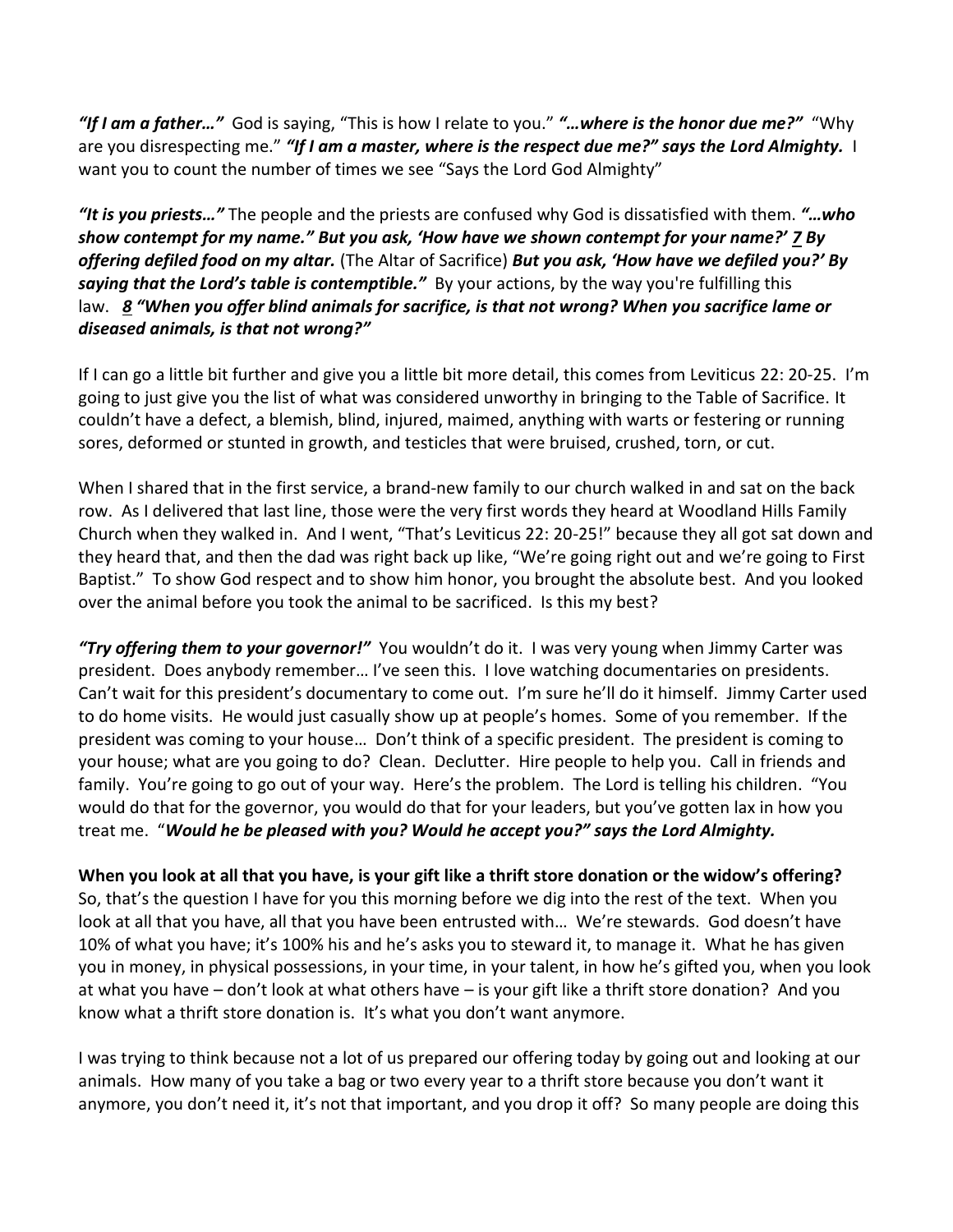in our community that I've shown up with my bags and they've said, "We're not taking anymore." Because there is so much left over. Or, is your offering – what you give to the Lord – more like the widows offering?

## Jesus put it this way: *[1](https://www.studylight.org/desk/?q=lu%2021:1&t1=en_niv&sr=1) As Jesus looked up, he saw the rich putting their gifts into the temple treasury. [2](https://www.studylight.org/desk/?q=lu%2021:2&t1=en_niv&sr=1) He also saw a poor widow put in two very small copper coins. [3](https://www.studylight.org/desk/?q=lu%2021:3&t1=en_niv&sr=1) "Truly I tell you," he said, "this poor widow has put in more than all the others."* – Luke 21

Do you understand the importance of this? When you give today, stop looking at everybody else and what they're giving and not giving. You're not giving based on what everyone else has; you're giving based on what you have. When it comes to serving, it's the same thing. Stop comparing your gifts and your talents and what you're called to do to everyone else. Don't do it. That's going to wear you out and it's going to keep you from understanding how you give back in recognition of the fact that God has given all of this to you. It says, *[3](https://www.studylight.org/desk/?q=lu%2021:3&t1=en_niv&sr=1) "Truly I tell you," he said, "this poor widow has put in more than all the others."* All these people gave these gifts out of their wealth, but she, out of her poverty, put in all that she had to live on. When you give, think only of what God sees.

I'm told 1 in 3 millennials don't carry cash, so they give online. I've heard people say that when the baskets come around, they feel terrible that they don't put anything in. Stop thinking about what other people are thinking. Don't worry about it. Some of you give online. We've had shirts made for my millennial friends that simply say, "Don't Judge." Then the back says, "I give online." If you give online, just raise your hand. There you go. A free tee shirt for you, online givers over here. I'm throwing them over all the senior adult check-giving heads. We're not selling them; that was just a prop for this morning. Some of you give online, some of you give once a year in a 40K distribution, some of you give through a foundation. Please hear me. Stop comparing your gift to what everybody else has. Give according to what you have. And before you give, ask yourself the question: "Am I bringing my absolute best?" Here's why and here's what we're going to pick up from the rest of this text.

**An offering to the Lord that is convenient and affordable is contemptuous, dishonoring, and useless.**  We're going to see in the text today to stop doing it altogether. Don't even do it. If it's half-hearted, you're neither hot nor cold… Jesus said what in Revelation? "I will spit you out of my mouth." Are you giving your best?

Are you serving with your best? You've been in town… I'm looking on the second row here. I'm not going to call Dreya out, but she's a server in our town. Every time I see her early in the morning… Where she works isn't important. It's Cracker Barrel. I'm going to say this as your pastor. You give your best when I see you there. I see your hustle. I see your heart. Now here's the secret. I can't compare you to everybody else. That's what we tend to do. I want to compare her serving to everyone else's serving. I've seen some servers that are struggling that are coming in with a good enough attitude. That you don't have. You don't have the this is good enough attitude. You show up with everything. You give it everything. Are you showing up to your job he same way? Are you showing up with a good enough attitude or are you showing up with 110% today?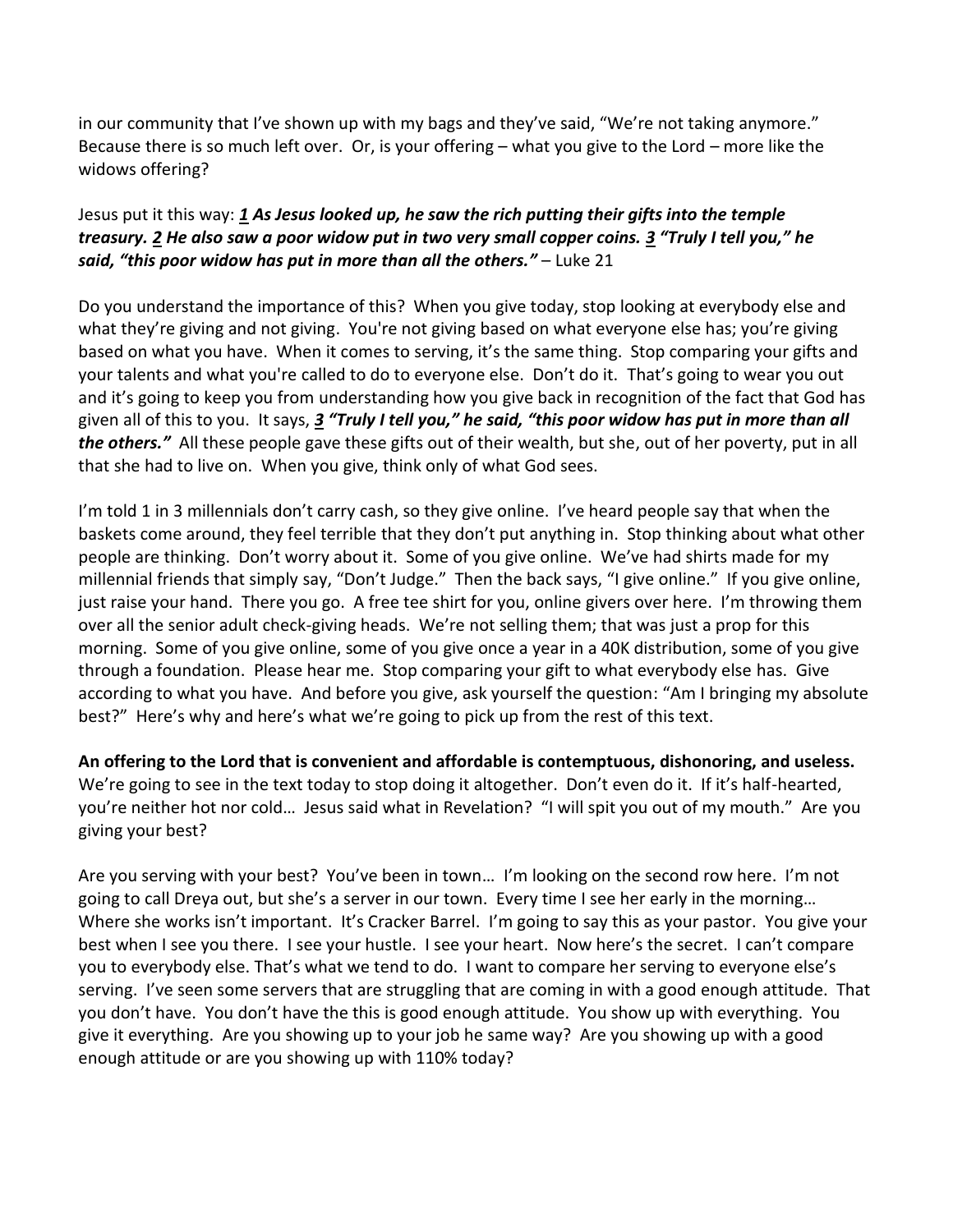Does anybody here play sports? You played sports in high school? I have to draw on your illustrations because I did not. I've heard of some coaches that didn't allow you to drink water until they witnessed you were giving your best. You've seen it. You have guys on the team with incredible talent who get lazy, guys with okay talent who give 110%, and the coach gets mad at the guy with a ton of talent that's only giving 50%. They're resting too much on talent. "Nobody's drinking, nobody gets a sip of water until I get 110%. We're not done running this drill or this play until I see 110%." They expect that out of you.

You're like, "You don't know, though. My boss is a jerk. She is relentless. She's mean. She cusses at me. She F bombs me all day." I'll take you back to Colossians 3. Do your work as unto he Lord. Show up with your absolute best, not a good enough attitude. "The way you treat me, I don't deserve this and I'm not giving you everything." Give it as unto the Lord. Serve. Be a light in that dark place.

Some of you show up here… If you're offering, if your gift to this church is convenient and affordable, it didn't cost you anything, the scripture says that's contemptuous, it's dishonoring, it's useless.

## *[9](https://www.studylight.org/desk/?q=mal%201:9&t1=en_niv&sr=1) "Now plead with God to be gracious to us. With such offerings from your hands, will he accept you?"—says the Lord Almighty. [10](https://www.studylight.org/desk/?q=mal%201:10&t1=en_niv&sr=1) "Oh, that one of you would shut the temple doors…"* In other words, let's just stop doing this altogether. *"…so that you would not light useless fires on my altar! I am not pleased with you," says the Lord Almighty, "and I will accept no offering from your hands."*

Is there any stronger text that we've read in the last few months in this church? The Lord calling us to bring our best. If you sit down to write that check… We have a lot of check givers in this church. When you write that check, I just want you to ask: "Is it my absolute best or is it what's okay?" because just like the livestock… It's the same thing with first fruits when you looked at the crops in that day. You don't bring what you get at the end of harvest – the stuff that may be left over – you bring your best and your best is in the first fruits. The stuff that you pick, bring it. Bring your best.

If you signed a card last week for Sweet Spot or you pick one up today, can we just encourage you? If you committed to that, if you signed up, 1) show up, 2) serve well. The teaching team and I talk about this a lot in what we do in speaking and even speaking outside of our community. I've shared with them. I've said, "If you're committed to speak to 12 teenagers in the basement of a church in Bolivar, Missouri, and the Billy Graham Association calls and would like you to lead a crusade in India and it conflicts with what you've committed to here, you call the Billy Graham Association and you say, 'Sorry, I have a prior commitment.' And not only do you have a prior commitment, you're going to study and you're going to show up and you and I, if it's me, if it's you, whoever it is… We only have four, so it's like I'm talking about Adam, Travis, Shay. We're going to show up as prepared for those 12 as we would be to speak to 50,000 in India for the Billy Graham Association. Why? It's because that's what God honors.

I have a comedian friend who backed out of a gig because he got double booked. I went, "Ah hah, you didn't get double booked; you got a better offer. I just would like to know how much they're paying you." "Why does that matter?" "I just want to know how much your integrity is worth." Some of you are thinking, *He's an angry little preacher today*.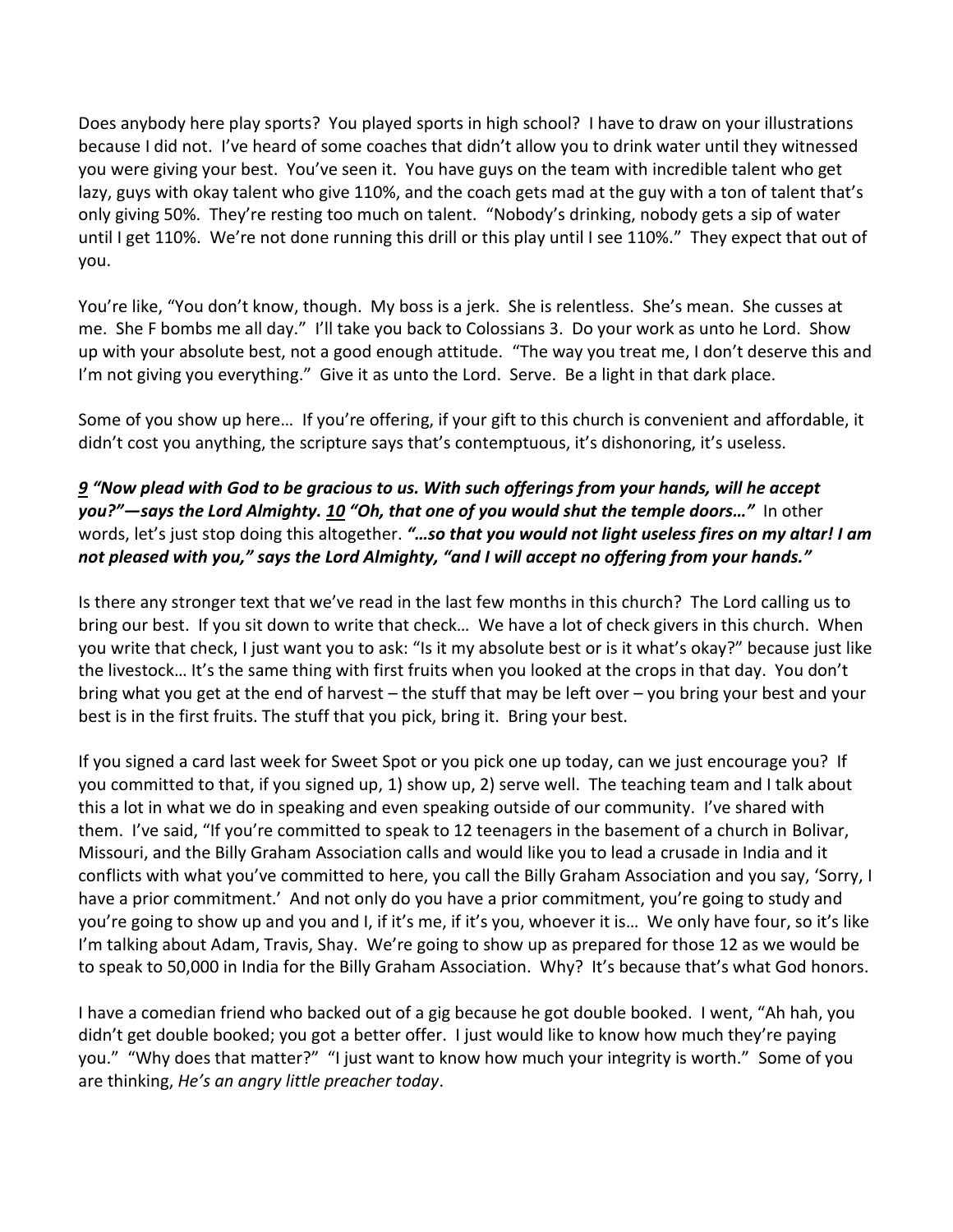Show up. Give it your best. I have to be honest with you. When I show up to a retreat that has 100 couples at it, I love that almost more than going and speaking to a large crowd on a Date Night. You can look right at them and you can call people out like Dreya. I met Martha on a break, so now I'm going to pick on her and I met Jim and Jim says he gives online; we don't know, but I can now go at him. Just bring it. Bring your best to whatever you do.

Don't you get passionate? I love watching people that are passionate about what they do. We were just at a resort in June and the landscapers were trying to move a bolder. It was that tall and they had those metal rods with the points on the end. Again, I'm about as good with tools as I am with sports. They were moving this thing an inch at a time. As we walked by, I was very inspired by how much they were putting into it. They were giving it their all. It's like 8:30 in the morning and they had sweat rings like this. As we walked by, they all stopped and jumped up with, "How are you doing? Are you guys having a good time? We're so glad that you're here." I was completely fired up because that's what people with passion and bringing their absolute best does.

*[11](https://www.studylight.org/desk/?q=mal%201:11&t1=en_niv&sr=1) "My name will be great among the nations, from where the sun rises to where it sets. In every place incense and pure offerings will be brought to me, because my name will be great among the nations," says the Lord Almighty. "*You will bring the proper offering, the offering that follows the law, as honor and respect to me" God is just clearly spelling out to his children why he is displeased with them. Some of you, if this is your first time at Woodland Hills, your just like, "Wow, this is just so on it." You've probably had a talk like this with your children at one point in time. The way God is speaking to his children, you probably have spoke this way on more than one occasion to yours. "You're not showing up for this family. You're not bringing this family 110%. We poured into this." Parents, you can become angry little parents too if you're really honest because you're thinking about all you've done for your kids, all you've poured into your kids and now your asking your kids to show up and bring 110%.

*[12](https://www.studylight.org/desk/?q=mal%201:12&t1=en_niv&sr=1) "But you profane it by saying, 'The Lord's table is defiled,' and, 'Its food is contemptible.' [13](https://www.studylight.org/desk/?q=mal%201:13&t1=en_niv&sr=1) And you say, 'What a burden!'"* talking about the Laws of Moses *"…and you sniff at it…"* This is an arrogant sniff. *"…contemptuously," says the Lord Almighty.* That sniff is a good enough sniff. It's like, "We've done it enough. We've been doing this for so long. We're almost in this mechanical process." Some of you have gotten there with your faith. It's just mechanical, it's just going through the motions. Today, you need to hear... The Lord showed up for you. Jesus gave you his all and you need to stop giving him a little or some. Its time for you to bring your all.

*"When you bring injured, lame or diseased animals and offer them as sacrifices, should I accept them from your hands?" says the Lord.* When you study the scripture, when it's repeated, it's not that we forgot something; it's so that we'll remember something. It's not that we've already forgot what was just shared, but it's being repeated to us for memory sake. You will sear this into your mind. You are doing this and it's not what the Lord accepts. *[14](https://www.studylight.org/desk/?q=mal%201:14&t1=en_niv&sr=1) "Cursed is the cheat…"* It's useless, it's contemptuous, it's dishonoring, but now you're a cheat if this is how you treat the Lord. *"…who has an acceptable male in his flock and vows to give it, but then sacrifices a blemished animal to the Lord. For I am a great king," says the Lord Almighty, "and my name is to be feared among the nations."*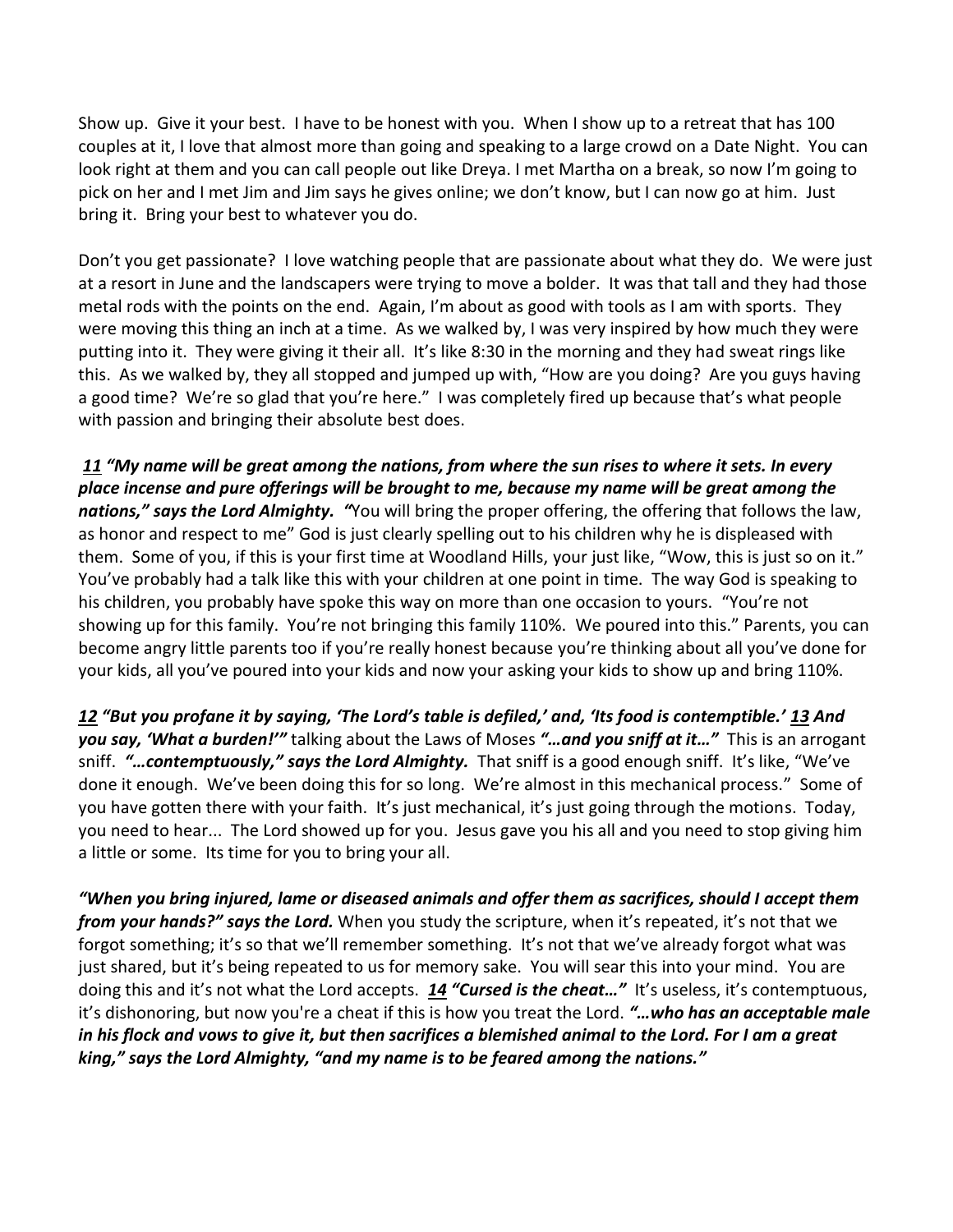What is excellence? It's been a core value of our church in everything we do. You see it around here and I just want to share the people that really have this in their DNA. Katie, our Experience Director, Matt and Carolyn and the whole team… Sometimes people will talk about worship and how is it showy… It's what we would consider excellent. We ask our worship team to show up with excellence every week. We believe excellence in everything we do is doing your absolute best with what you have.

We may sing a lot of Hill Song music, but we're not Hill Song. We're not Chris Tomlin. We're way better than all those people I just mentioned. That was terrible to say. This isn't a message on humility, it's a message on excellence. We believe excellence is doing your absolute best with what you have. I have to be careful when I visit the churches and I'm like, *Wow, look at this going on and look, they have a two million dollar LED screen; that thing is awesome!!* But, we ain't got it. And I can come back and… I can't look at what Woodland Hills can do and how we can serve and how we can give based on what a church in Chicago or Australia is doing. The same thing individually… The same thing happens for us corporately as a church. We look around.

I grew up in a church with Sunday morning, Sunday night, and Wednesday night services. Sunday night at 6:30 was our service and our song director would come in at about 6:20 or 6:25. He would rush in and grab a hymnal and he'd be looking for three numbers. He needed three numbers for three hymns that he could use. We don't do that here. They put prayer into what they're doing. They gather a team around what they're doing. They bring in special elements.

When you walk through our children's area, that's not somebody on Saturday night throwing a lesson together and calling some people to show up. That's people that are dedicating their lives to bringing their absolute best. If you've signed up to serve in any area at this church, from facilities to worship to the prayer team, we say show up, serve well, give it 110%. We believe you're measuring your best on what you have, not what someone else has, but we also believe that **excellence in environments and experience honors God and inspires people.** We've made the decision we're going to bring our best.

When we were first married, Amy and I visited her grandma's church. I'm not going to tell you exactly where it was; we're going to call it Downtown Minnesota. It's a large Baptist church. It probably seats 1,000 people. This probably would have been a church that was great in the 60s and 70s. I sat there… This would have been around 96 or 97. The church seats probably 1,000 people and that morning in worship there were 20 people, including our family: Amy and I, Denny and Linda, and Grandma. The pastor even gave the children's portion and two little kids came forward. He sat there and read them a Bible story.

This is just what was in my heart. I wanted to yell out, "Why are we doing this? When did this group stop caring? When did your weak leaders give into one or two demanding parishioners? When did somebody with money come in and say this is how it's going to be done and if it's not done this way, I'm leaving.'" To which we would say, "God bless you. I hope you find a place where you can serve. But, we are not bringing halfhearted to appease you, my friend."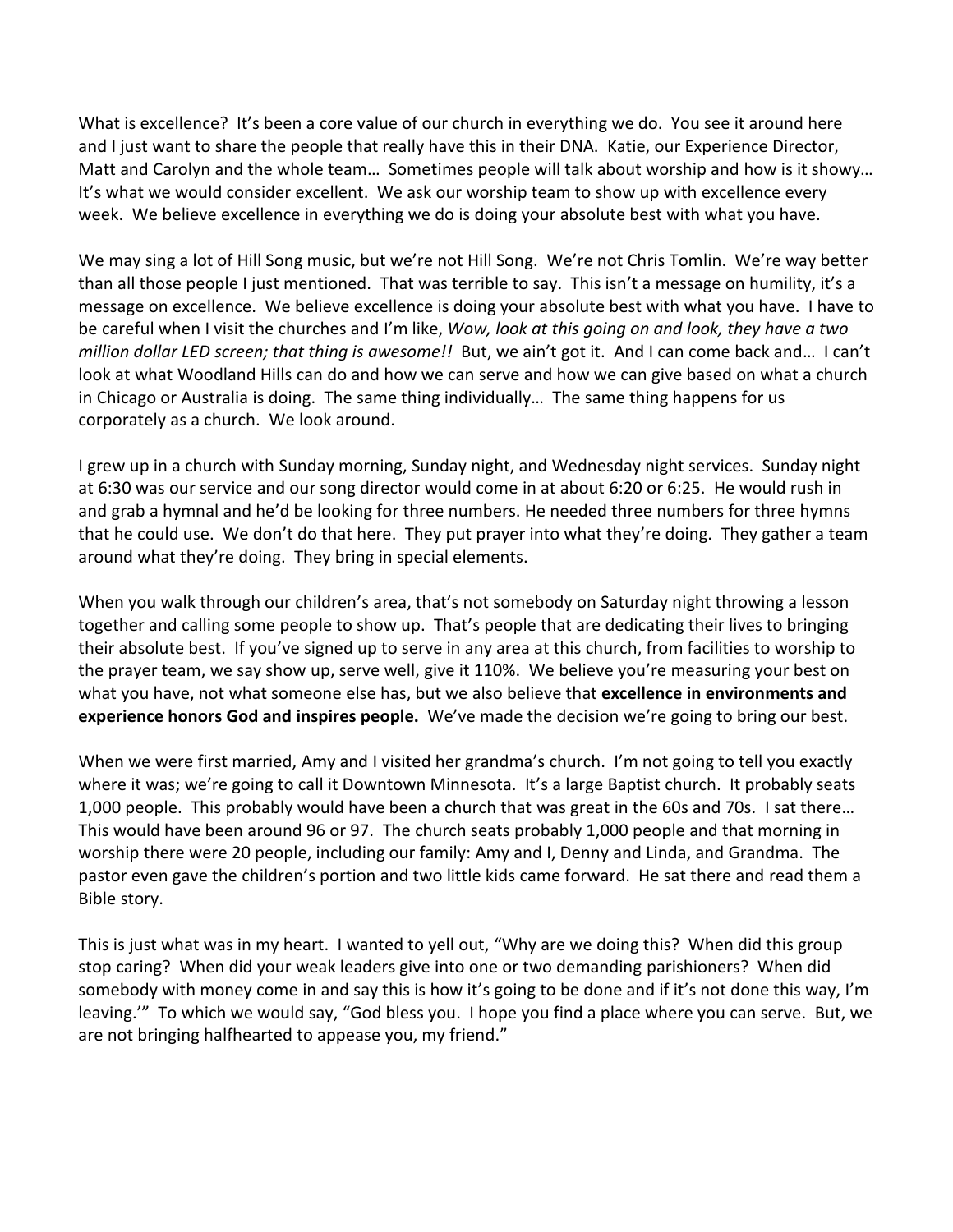I sit through a lot of churches where I see someone was appeased and this church not only went from great to good, but went from good to we should have shut the doors maybe a long time ago. Or gave it to a church that's thriving and needs space. Angry little preacher.

But you've been there. You've been in restaurants. I talked to you about a restaurant some time ago and where it is isn't important; it's Springfield, Missouri. We loved it. We loved the name of it. We loved the food they served. We loved the whole theme of it. We went in one night as a family to eat and there was a VIP table set up in the middle of the restaurant. I didn't know who any of the VIPs were sitting at it. About every five to seven minutes, a new course would come out with everyone from the kitchen to the VIP table. Just like Beauty and the Beast. They're setting the food down and these people are cheering. An hour goes by and no one else in the restaurant has food. You can look around the restaurant and everyone is getting ticked. I almost wanted to go up the VIP table and start taking food and run back over and set it down.

Last week, I heard that restaurant closed. When the people told me, I wasn't shocked. I said at some point… It may have started great… I told you I do this in this town all the time. When the new place starts, I run up to it. I feel like it's speaking a blessing over them. I'm like, "Blessings on you. Keep it going. Branson needs infrastructure." I hate when things close. Go for it! Run! Do this!

We were just at a bakery last week. As the lady was piping the frosting on the cupcakes, I said, "Blessings on you and every generation that flows from you" because we need more passionate cupcake bakers. Pour it in.

At our church, when these baskets come around, here's what I want to say as your pastor. If it's not your absolute best, don't give it. If it's your best… Don't talk to me about what your best is; take it to the Lord. Think about what you have. You're not walking out and looking at livestock, but you know your assets, you know what you have. Lord, is this my best? Am I bringing you my absolute best?

If you're signed up to serve this Sunday, and a better gig or opportunity comes along, decline it so you can honor the Lord with your commitment. If it rains, take up your cross and grab an umbrella. Serving, giving your time and your treasure and your talent. Bring your absolute best. And all God's people said… amen.

Father, it is in the name of Jesus that we'd never want to be lax in our worship. We never want to be delinquent in our tithes and giving. We don't want affordable and convenient gifts with our time or with our money. We want to give sacrificially. We want to bring the absolute best of what we have to you. Why? Because that is the glory due your name. We honor you today. We respect you today.

May our elders be on this and notice places where excellence backs down that we would never be confronted in the way the priests were confronted in Malachi 1 where we hear from the Lord, "We are dissatisfied with you because you've become lax in this area. We're dissatisfied with you because you're delinquent in this area."